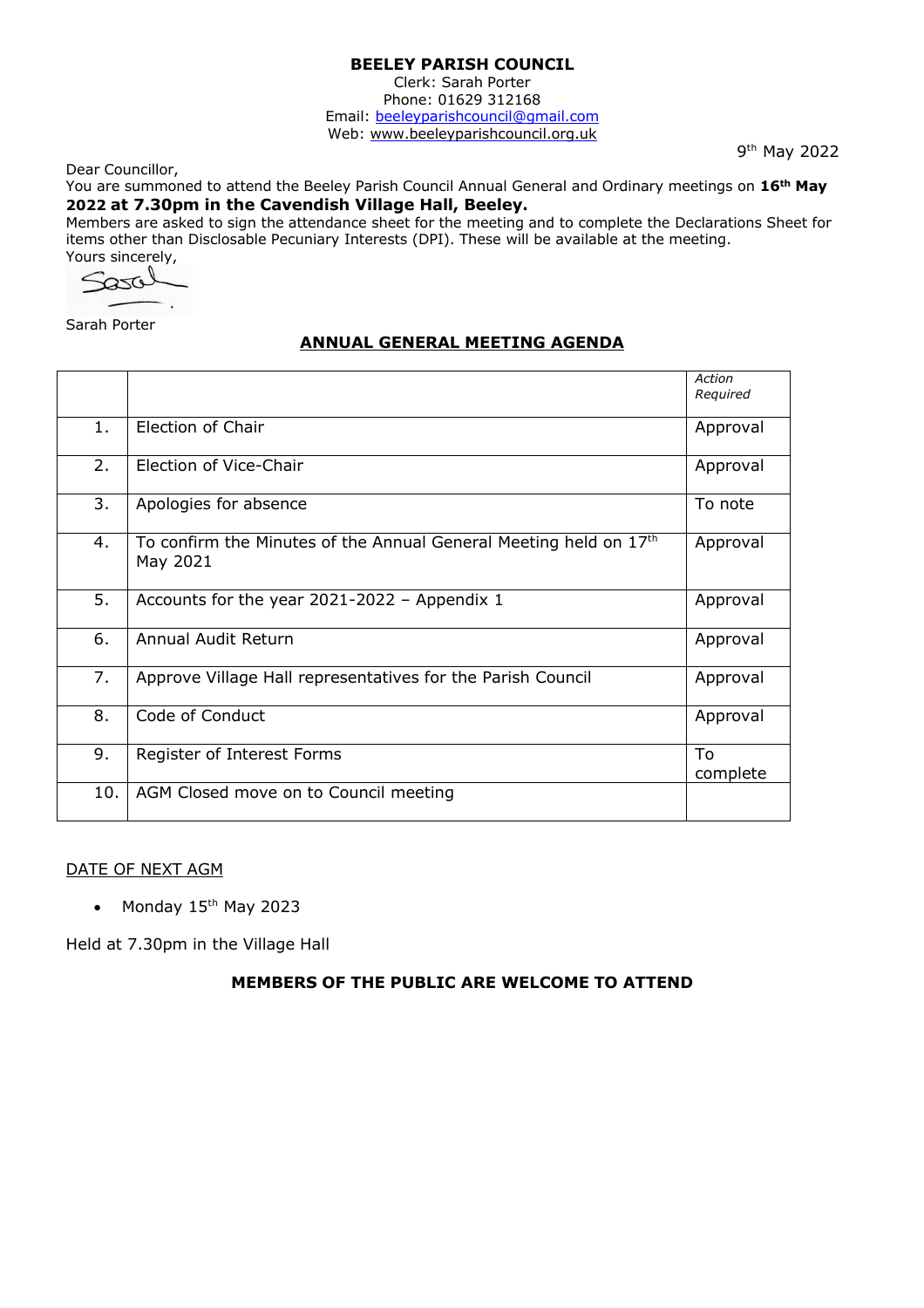Clerk: Sarah Porter Phone: 01629 732365 Email: beeleyparishcouncil@gmail.com Web:<www.beeleyvillage.org.uk>

### **ANNUAL GENERAL MEETING MINUTES**

### **For the meeting on 17th May 2021 in Cavendish Village Hall, Beeley**

| <b>Councillors present:</b> | Robert Webster<br>Chris Hornsby<br>Pete Rowbotham<br>Siobhan Spencer | <b>Apologies:</b> |                             |
|-----------------------------|----------------------------------------------------------------------|-------------------|-----------------------------|
| <b>Others present:</b>      | Cllr Kath Potter<br>Cllr Susan Hobson<br>John Miley<br>Sarah Porter  |                   | <b>PCSO Anthony Boswell</b> |

- 1. Election of Chair Cllr Siobhan Spencer nominated Cllr Robert Webster and Cllr Pete Rowbotham seconded. This was unanimously approved.
- 2. Election of Vice-Chair Cllr Robert Webster nominated Cllr Chris Hornsby and Cllr Pete Rowbotham seconded. This was unanimously approved.
- 3. Apologies for absence were received from PCSO Anthony Boswell.
- 4. The Minutes of the Annual General Meeting held on 27th July 2020 were approved.
- 5. Accounts for the year 2020-2021 were approved:

|                                      | Santander   | Santander | Petty     | Summary     |
|--------------------------------------|-------------|-----------|-----------|-------------|
|                                      | Current     | Reserve   | Cash      |             |
|                                      | £           | £         |           | £           |
| Bal b/fwd current A/C 1st April 2020 | 1,046.48    | 3,912.59  | 169.38    | 5,128.45    |
| plus : receipts                      | 5,841.00    | 4.04      | 521.01    | 6,366.05    |
| less : payments                      | $-4,073.50$ | 0.00      | $-565.00$ | $-4,638.50$ |
| unpresented items                    | 0.00        | 0.00      |           | 0.00        |
| transfered from reserve a/c          | 0.00        | 0.00      |           | 0.00        |
|                                      |             |           |           |             |
|                                      | 2,813.98    | 3,916.63  | 125.39    | 6,856.00    |
|                                      |             |           |           |             |
| Unpresented chqs                     | 0.00        | 0.00      |           | 0.00        |
| Unpresented receipts                 | 0.00        | 0.00      |           | 0.00        |
|                                      |             |           |           |             |
| <b>Balance</b>                       | 2,813.98    | 3,916.63  | 125.39    | 6,856.00    |
|                                      |             |           |           |             |
| Current A/C - 04/04/21               | 2,813.98    |           |           | 2,813.98    |
| Deposit A/C - 04/04/21               |             | 3,916.63  |           | 3,916.63    |
|                                      |             |           |           | 125.39      |
|                                      | 2,813.98    | 3,916.63  | 125.39    | 6,856.00    |

- 6. Annual Audit Return The website has had the policies added and an accessibility statement. The asset register cannot depreciate.
- 7. Village Hall representatives Cllr Spencer and Cllr Webster will be the representatives
- 8. Code of Conduct was approved

.

- 9. Register of Interest Forms need to be completing and a set of the All All
- 10. AGM Closed moved on to Council meeting

*Action Required*

DATE OF NEXT AGM - Monday 16<sup>th</sup> May 2022 - Held at 7.30pm in the Village Hall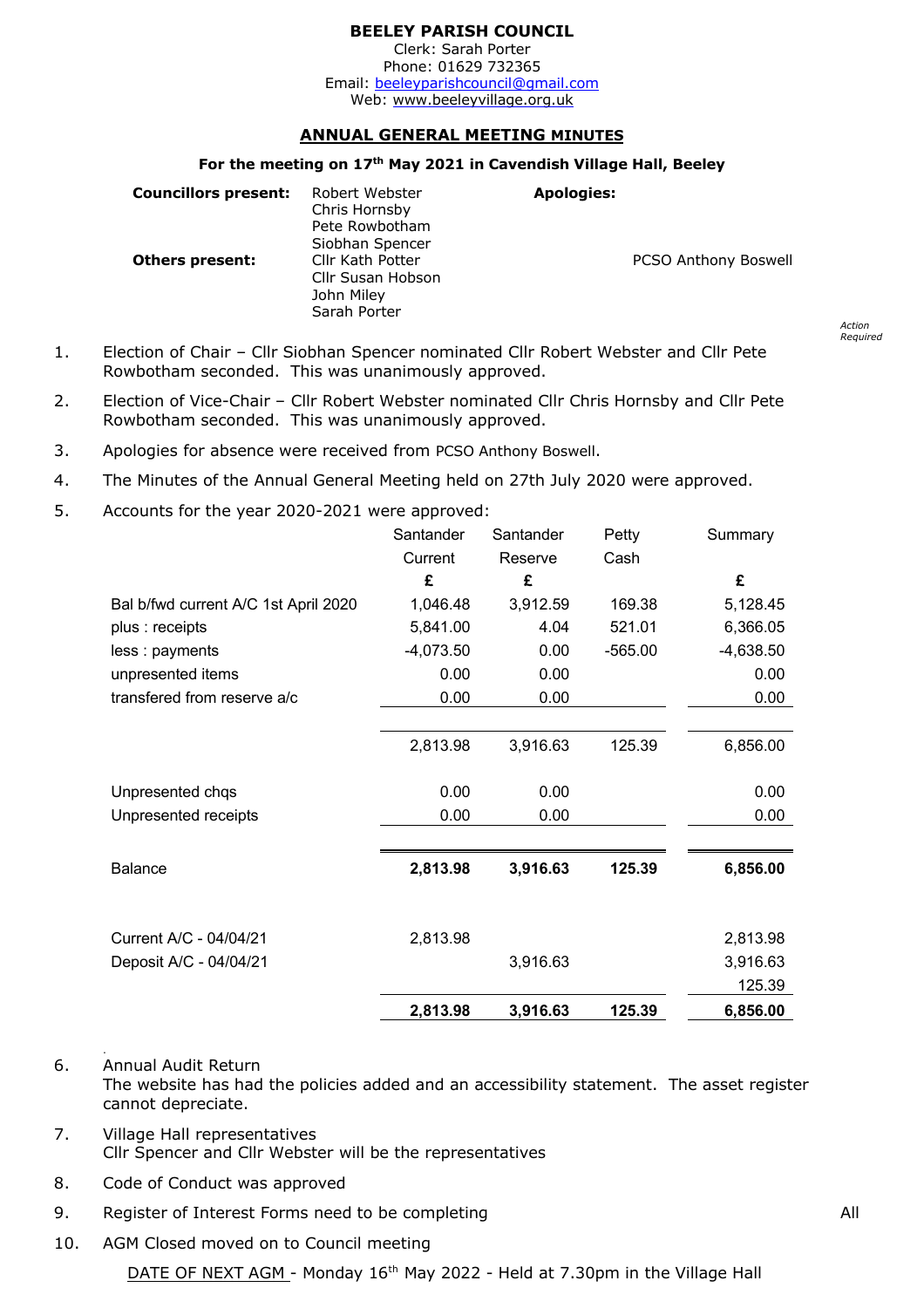### **Beeley Parish Council Bank Rec. As at 31st March 2022**

|            |                                       | Santander    | Santander    | Car Park  | Summary     |      |
|------------|---------------------------------------|--------------|--------------|-----------|-------------|------|
|            |                                       | Current<br>£ | Reserve<br>£ | Cash      | £           |      |
| Cash Book: | Bal b/fwd current A/C 1st April 2021  | 2,813.98     | 3,916.63     | 170.44    | 6,901.05    |      |
|            | plus : receipts                       | 6,125.57     | 0.36         | 679.13    | 6,805.06    |      |
|            | less : payments                       | $-4,476.81$  | 0.00         | $-849.57$ | $-5,326.38$ |      |
|            | unpresented items                     | 0.00         | 0.00         |           | 0.00        |      |
|            | transfered from reserve a/c           | 0.00         | 0.00         |           | 0.00        |      |
|            |                                       | 4,462.74     | 3,916.99     | 0.00      | 8,379.73    | 0.00 |
|            | Unpresented chqs                      | 0.00         | 0.00         |           | 0.00        |      |
|            | Unpresented receipts                  | 0.00         | 0.00         |           | 0.00        |      |
|            | <b>Balance</b>                        | 4,462.74     | 3,916.99     | 0.00      | 8,379.73    |      |
| Bank:      | Current A/C -31/03/22                 | 4,462.74     |              |           | 4,462.74    |      |
|            | Deposit A/C - 31/03/22                |              | 3,916.99     |           | 3,916.99    |      |
|            | Car Park cash                         |              |              |           | 0.00        |      |
|            |                                       | 4,462.74     | 3,916.99     | 0.00      | 8,379.73    |      |
|            | difference                            | 0.00         | 0.00         |           | 0.00        |      |
|            | Signed by Responsible Finance Officer |              |              | Date      |             |      |
|            | <b>Signed by Chairman</b>             |              |              | Date      |             |      |

| <b>RESERVES</b>                                                           |          |          |          |      |
|---------------------------------------------------------------------------|----------|----------|----------|------|
|                                                                           | Current  | Reserve  | Total    |      |
|                                                                           | £        | £        |          |      |
| Current Bank Balance as per cashbook and bank statements Start of<br>Year | 4,462.74 | 3,916.99 | 8,379.73 |      |
|                                                                           |          |          |          |      |
|                                                                           |          |          |          |      |
|                                                                           | 0.00     | 0.00     | 0.00     | 0.00 |
|                                                                           |          |          | 8,379.73 |      |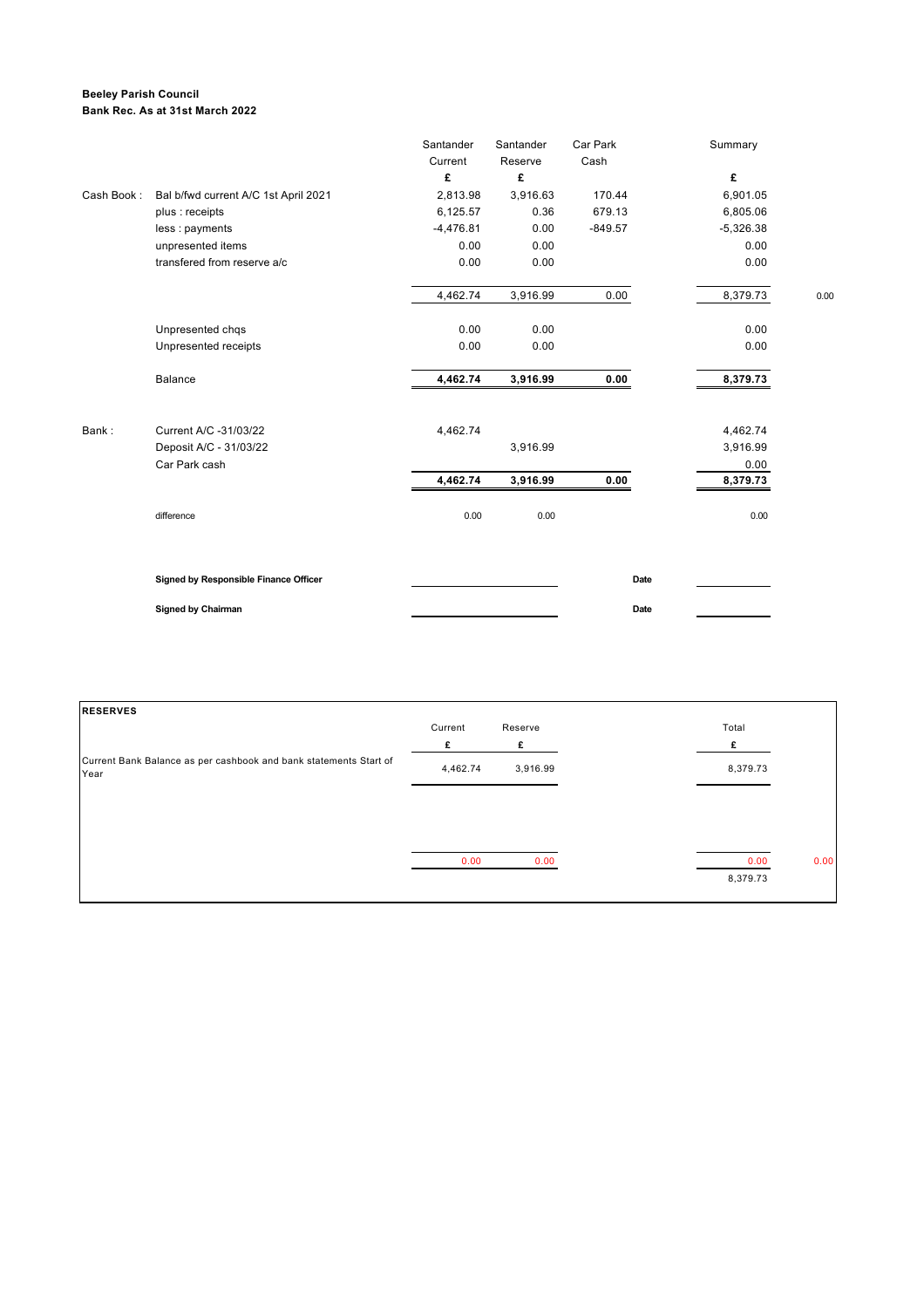|                              |                                                     | <b>Monthly Budget Monitoring</b> |                         |                   |                             |                 |                   |
|------------------------------|-----------------------------------------------------|----------------------------------|-------------------------|-------------------|-----------------------------|-----------------|-------------------|
| <b>BEELEY PARISH COUNCIL</b> |                                                     |                                  | Year to Date at 31/3/22 |                   | <b>Full Year Projection</b> |                 |                   |
|                              | <b>RECEIPTS &amp; PAYMENTS ACCOUNT 2021-2022</b>    |                                  | 12                      |                   |                             |                 |                   |
| Date                         | 31st March 2022                                     | Actual £                         | <b>Budget £</b>         | <b>Difference</b> | Actual £                    | <b>Budget £</b> | <b>Difference</b> |
| Month                        | 12                                                  | To Date                          | To Date                 | £                 | Projected                   | For Year        | £                 |
|                              |                                                     |                                  |                         |                   |                             |                 |                   |
| <b>PAYMENTS</b>              | Administration                                      |                                  |                         |                   |                             |                 |                   |
|                              | Clerk's salary                                      | 1,524.30                         | 1,500.00                | (24.30)           | 1,500.00                    | 1,500.00        | 0.00              |
|                              | Clerk's expenses                                    | 300.00                           | 300.00                  | 0.00              | 300.00                      | 300.00          | 0.00              |
|                              | Councillor's expenses (travel & sub - £10 / person) | 0.00                             | 0.00                    | 0.00              | 0.00                        | 0.00            | 0.00              |
|                              | Training                                            | 0.00                             | 0.00                    | 0.00              | 0.00                        | 0.00            | 0.00              |
|                              | Audit fees                                          | 51.50                            | 50.00                   | (1.50)            | 50.00                       | 50.00           | 0.00              |
|                              | Room hire                                           | 0.00                             | 100.00                  | 100.00            | 100.00                      | 100.00          | 0.00              |
|                              | <b>Subscription DALC</b>                            | 176.48                           | 70.00                   | (106.48)          | 70.00                       | 70.00           | 0.00              |
|                              | Website maintenance                                 | 190.72                           | 300.00                  | 109.28            | 300.00                      | 300.00          | 0.00              |
|                              | Insurance                                           | 433.48                           | 520.00                  | 86.52             | 520.00                      | 520.00          | 0.00              |
|                              | Stationery, Printing and Adverts                    | 28.54                            | 50.00                   | 21.46             | 50.00                       | 50.00           | 0.00              |
|                              |                                                     | 2,705.02                         | 2,890.00                | 184.98            | 2,890.00                    | 2,890.00        | 0.00              |
|                              | <b>Playing Field</b>                                |                                  |                         |                   |                             |                 |                   |
|                              | Maintenance                                         | 156.99                           | 200.00                  | 43.01             | 200.00                      | 200.00          | 0.00              |
|                              | Safety Inspection                                   | 68.50                            | 40.00                   | (28.50)           | 40.00                       | 40.00           | 0.00              |
|                              | Grass cut                                           | 1,160.00                         | 850.00                  | (310.00)          | 850.00                      | 850.00          | 0.00              |
|                              | Rent                                                | 68.00                            | 70.00                   | 2.00              | 70.00                       | 70.00           | 0.00              |
|                              |                                                     | 1,453.49                         | 1,160.00                | (293.49)          | 1,160.00                    | 1,160.00        | 0.00              |
|                              | <b>Car Park</b>                                     |                                  |                         |                   |                             |                 |                   |
|                              | <b>Grass Cutting</b>                                | 0.00                             | 230.00                  | 230.00            | 230.00                      | 230.00          | 0.00              |
|                              | Maintenance                                         | 125.00                           | 500.00                  | 375.00            | 500.00                      | 500.00          | 0.00              |
|                              | Donations banked                                    | 849.57                           | 300.00                  | (549.57)          | 300.00                      | 300.00          | 0.00              |
|                              |                                                     | 974.57                           | 1,030.00                | 55.43             | 1,030.00                    | 1,030.00        | 0.00              |
|                              | Misc                                                |                                  |                         |                   |                             |                 |                   |
|                              | Bench - maintenance                                 | 0.00                             | 0.00                    | 0.00              | 0.00                        | 0.00            | 0.00              |
|                              | Grit Bins and salt refills                          | 0.00                             | 0.00                    | 0.00              | 0.00                        | 0.00            | 0.00              |
|                              | Footpaths                                           | 100.00                           | 100.00                  | 0.00              | 100.00                      | 100.00          | 0.00              |
|                              |                                                     |                                  |                         | 0.00              | 0.00                        |                 |                   |
|                              | <b>Bus Shelter</b>                                  | 0.00                             | 0.00                    |                   |                             | 0.00            | 0.00              |
|                              | Donations                                           | 42.00                            | 42.00                   | 0.00              | 42.00                       | 42.00           | 0.00              |
|                              | <b>Election Costs</b>                               | 0.00                             | 0.00                    | 0.00<br>0.00      | 0.00                        | 0.00            | 0.00<br>0.00      |
|                              |                                                     | 142.00                           | 142.00                  |                   | 142.00                      | 142.00          |                   |
|                              | Neighbourhood Watch                                 |                                  |                         |                   |                             |                 |                   |
|                              | Neighbourhood Watch                                 | 0.00                             | 91.89                   | 91.89             | 91.89                       | 91.89           | 0.00              |
|                              |                                                     | 0.00                             | 91.89                   | 91.89             | 91.89                       | 91.89           | 0.00              |
|                              | S137 Grants                                         |                                  |                         |                   |                             |                 |                   |
|                              | S137 grants                                         | 0.00                             | 400.00                  | 400.00            | 400.00                      | 400.00          | 0.00              |
|                              |                                                     | 0.00                             | 400.00                  | 400.00            | 400.00                      | 400.00          | 0.00              |
|                              |                                                     |                                  |                         |                   |                             |                 |                   |
|                              | <b>Total Payments</b>                               | 5.275.08                         | 5,713.89                | 438.81            | 5,713.89                    | 5,713.89        | 0.00              |
|                              |                                                     |                                  |                         |                   |                             |                 |                   |
|                              | VAT                                                 | 51.30                            | 0.00                    | (51.30)           | 50.00                       | 50.00           | 0.00              |
|                              | <b>Total Payments after VAT</b>                     | 5,326.38                         | 5,713.89                | 387.51            | 5,763.89                    | 5,763.89        | 0.00              |
|                              |                                                     |                                  |                         |                   |                             |                 |                   |
|                              |                                                     | Actual £                         | <b>Budget £</b>         | <b>Difference</b> | Actual £                    | <b>Budget £</b> | <b>Difference</b> |
|                              |                                                     | To Date                          | To Date                 | £                 | Projected                   | For Year        | £                 |
|                              |                                                     |                                  |                         |                   |                             |                 |                   |
|                              | Bank Interest and transfers                         | 0.36                             | 10.00                   | (9.64)            | 10.00                       | 10.00           | 0.00              |
|                              | Grant                                               | 0.00                             | 0.00                    | 0.00              | 0.00                        | 0.00            | 0.00              |
|                              | Chatsworth Grant                                    | 750.00                           | 750.00                  | 0.00              | 750.00                      | 750.00          | 0.00              |
|                              | <b>DDDC Reimbursements</b>                          | 285.00                           | 285.00                  | 0.00              | 285.00                      | 285.00          | 0.00              |
|                              |                                                     | 679.13                           | 200.00                  | 479.13            | 200.00                      | 200.00          | 0.00              |
|                              | Car Park Donations<br>Car Park Donations banked     |                                  | 200.00                  | 649.57            | 200.00                      | 200.00          |                   |
|                              |                                                     | 849.57                           |                         |                   |                             |                 | 0.00              |
|                              | Misc                                                | 0.00                             | 0.00                    | 0.00              | 0.00                        | 0.00            | 0.00              |
|                              | Vat                                                 | 0.00                             | 50.00                   | (50.00)           | 50.00                       | 50.00           | 0.00              |
|                              | <b>Total Receipts before precept</b>                | 2,564.06                         | 1,495.00                | 1,069.06          | 1,495.00                    | 1,495.00        | 0.00              |
|                              |                                                     |                                  |                         |                   |                             |                 |                   |
| <b>RECEIPTS</b>              | Precept                                             | 4,241.00                         | 4,241.00                | 0.00              | 4,241.00                    | 4,241.00        | 0.00              |
|                              |                                                     |                                  |                         |                   |                             |                 |                   |
|                              |                                                     | 6,805.06                         | 5,736.00                | 1,069.06          | 5,736.00                    | 5,736.00        | 0.00              |
|                              |                                                     |                                  |                         |                   |                             |                 |                   |
|                              |                                                     | 1,478.68                         | 22.11                   | 1,456.57          | $-27.89$                    | $-27.89$        | 0.00              |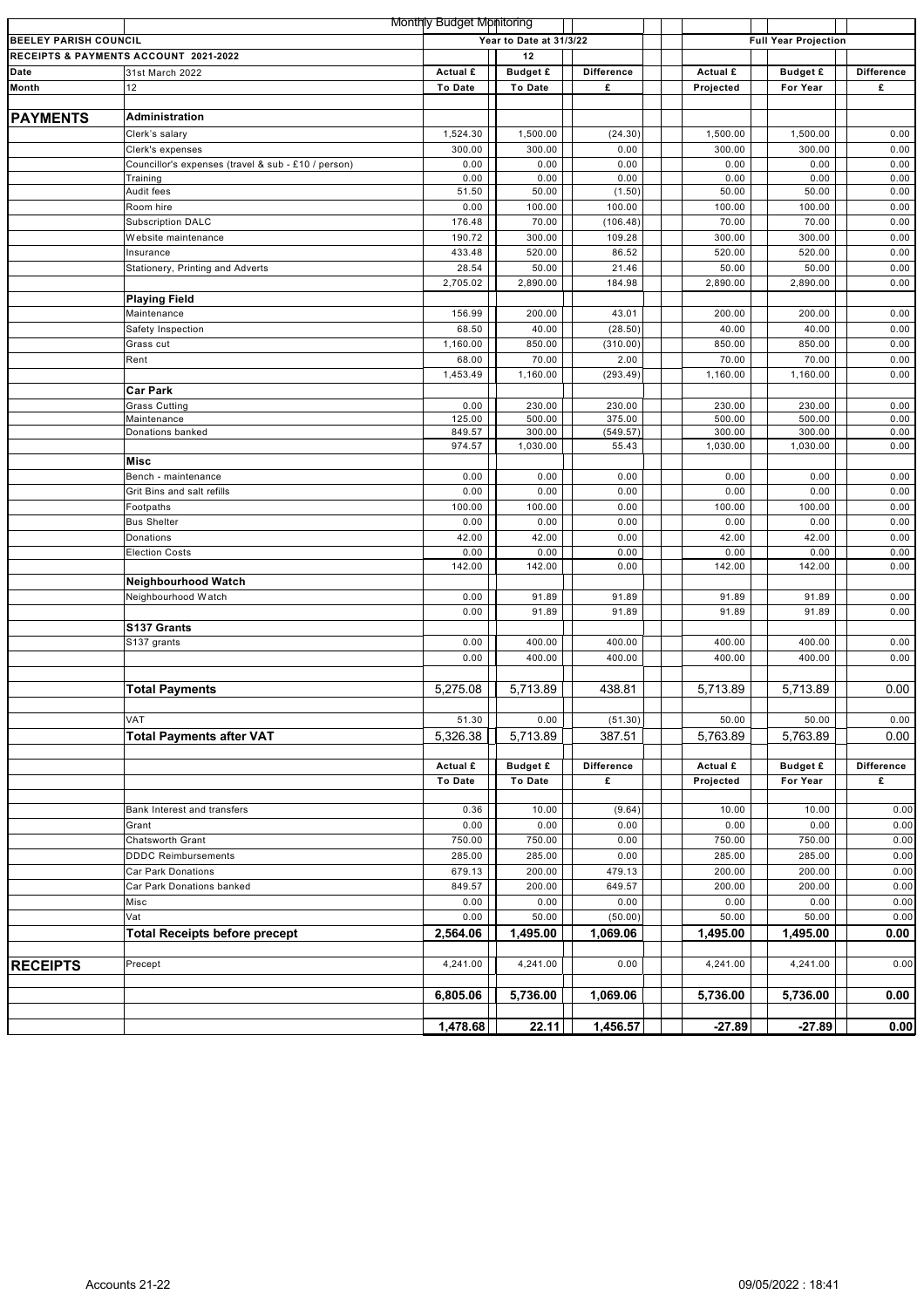| <b>DATE</b> | <b>Cheque Paid To/Details</b>                 | Cleared    | <b>Meeting</b>                      |          |          |              |              | <b>ADMINISTRATION</b>  |        |        |                 |           |              |            | <b>PLAYING FIELD</b> |           |       |          | <b>CAR PARK</b> |           |             |
|-------------|-----------------------------------------------|------------|-------------------------------------|----------|----------|--------------|--------------|------------------------|--------|--------|-----------------|-----------|--------------|------------|----------------------|-----------|-------|----------|-----------------|-----------|-------------|
|             |                                               | Account    | Approval                            | Clerk's  | Clerk's  | Councillor's | Training     | Audit Fees   Room Hire |        | Subs   | Website         | Insurance | Stationery,  | Maintenanc | Safety               | Grass     | Rent  | Grass    | Maintenanc      | Donations | Bench and   |
|             |                                               |            |                                     | Salary   | Expenses | Expenses     |              |                        |        |        |                 |           | Printing and | e          | Inspection           | cutting & |       | Cutting& | e               | banked    | Noticeboard |
|             |                                               |            |                                     |          |          |              |              |                        |        |        |                 |           | Adverts      |            |                      | Strimming |       | Spraying |                 |           | Maintenanc  |
|             |                                               |            |                                     |          |          |              |              |                        |        |        |                 |           |              |            |                      |           |       |          |                 |           | e           |
|             |                                               |            | <b>Budget</b>                       | 1,500.00 | 300.00   | 0.00         | 0.00<br>0.00 | 50.00                  | 100.00 | 70.00  | 300.00          | 520.00    | 50.00        | 200.00     | 40.00                | 850.00    | 70.00 | 230.00   | 500.00          | 300.00    | 0.00        |
|             | 12/04/2021 22270 S Cordingley - Website       | 21/04/2021 | <b>Revised Budget</b><br>17/05/2021 | 1,500.00 | 300.00   | 0.00         |              | 50.00                  | 100.00 | 70.00  | 300.00<br>70.72 | 520.00    | 50.00        | 200.00     | 40.00                | 850.00    | 70.00 | 230.00   | 500.00          | 300.00    | 0.00        |
|             | 12/04/2021 22271 DALC - Subs                  | 28/04/2021 | 17/05/2021                          |          |          |              |              |                        |        | 70.39  |                 |           |              |            |                      |           |       |          |                 |           |             |
|             | 17/05/2021 22272 S Porter - Clerk             | 19/05/2021 | 17/05/2021                          | 249.90   | 300.00   |              |              |                        |        |        |                 |           | 7.62         |            |                      |           |       |          |                 |           |             |
|             | 17/05/2021 22273 Haddon Landscape             | 24/05/2021 | 17/05/2021                          |          |          |              |              |                        |        |        |                 |           |              |            |                      | 250.00    |       |          |                 |           |             |
| 17/05/2021  | 22274 BHIB - Insurance                        | 07/06/2021 | 17/05/2021                          |          |          |              |              |                        |        |        |                 | 433.48    |              |            |                      |           |       |          |                 |           |             |
| 17/05/2021  | 22275 Chatsworth - Playing Field Rent         | 25/05/2021 | 17/05/2021                          |          |          |              |              |                        |        |        |                 |           |              |            |                      |           | 68.00 |          |                 |           |             |
|             | 17/05/2021 22276 B Wood - Audit               | 28/05/2021 | 17/05/202                           |          |          |              |              | 51.50                  |        |        |                 |           |              |            |                      |           |       |          |                 |           |             |
| 20/05/2021  | BACS Car Park banked                          | 21/05/2021 | 19/07/2021                          |          |          |              |              |                        |        |        |                 |           |              |            |                      |           |       |          |                 | 200.00    |             |
| 05/07/2021  | BACS Car Park banked                          | 04/07/2021 | 19/07/2021                          |          |          |              |              |                        |        |        |                 |           |              |            |                      |           |       |          |                 | 50.00     |             |
| 09/07/2021  | <b>BACS</b> Car Park banked                   | 11/07/2021 | 19/07/2021                          |          |          |              |              |                        |        |        |                 |           |              |            |                      |           |       |          |                 | 189.57    |             |
| 19/07/2021  | 22277 S Porter - Clerk                        | 22/07/2021 | 19/07/2021                          | 249.60   |          |              |              |                        |        |        |                 |           |              |            |                      |           |       |          |                 |           |             |
| 19/07/2021  | 22278 WE Brindley - Church car park           | 02/08/2021 | 19/07/2021                          |          |          |              |              |                        |        |        |                 |           |              |            |                      |           |       |          | 125.00          |           |             |
| 19/07/2021  | 22279 Rospa                                   | 04/08/2021 | 19/07/2021                          |          |          |              |              |                        |        |        |                 |           |              |            | 68.50                |           |       |          |                 |           |             |
| 19/07/2021  | 22280 Haddon Landscape                        | 06/08/2021 | 19/07/202                           |          |          |              |              |                        |        |        |                 |           |              |            |                      | 300.00    |       |          |                 |           |             |
| 19/07/2021  | 22281<br>B&BPC - Hoops                        | 05/08/2021 | 19/07/2021                          |          |          |              |              |                        |        |        |                 |           |              | 11.99      |                      |           |       |          |                 |           |             |
| 15/07/2021  | <b>DD</b><br>ICO                              | 16/07/2021 | 19/07/2021                          |          |          |              |              |                        |        | 35.00  |                 |           |              |            |                      |           |       |          |                 |           |             |
| 01/08/2021  | <b>BACS</b> Car Park banked                   | 02/08/2021 | 20/09/2021                          |          |          |              |              |                        |        |        |                 |           |              |            |                      |           |       |          |                 | 82.00     |             |
| 09/09/2021  | 22282<br>Walton Property services - Playing F | 20/10/2021 | 20/09/2021                          |          |          |              |              |                        |        |        |                 |           |              | 145.00     |                      |           |       |          |                 |           |             |
| 10/09/2021  | <b>BACS</b><br>Car Park banked                | 10/09/2021 | 20/09/2021                          |          |          |              |              |                        |        |        |                 |           |              |            |                      |           |       |          |                 | 85.00     |             |
| 20/09/2021  | R Webster - Noticeboard key<br>22283          | 23/09/2021 | 20/09/2021                          |          |          |              |              |                        |        |        |                 |           | 13.00        |            |                      |           |       |          |                 |           |             |
| 20/09/2021  | 22284<br>S Porter - Clerk                     | 23/09/2021 | 20/09/2021                          | 249.60   |          |              |              |                        |        |        |                 |           |              |            |                      |           |       |          |                 |           |             |
| 30/09/2021  | 22285<br>Poppy Appeal                         | 01/12/2021 | 15/11/202                           |          |          |              |              |                        |        |        |                 |           |              |            |                      |           |       |          |                 |           |             |
| 24/10/2021  | 22286 Haddon Landscape - VOID                 | 04/04/2022 | 15/11/2021                          |          |          |              |              |                        |        |        |                 |           |              |            |                      | 250.00    |       |          |                 |           |             |
| 07/11/2021  | <b>BACS</b> Car Park banked                   | 07/11/2021 | 15/11/2021                          |          |          |              |              |                        |        |        |                 |           |              |            |                      |           |       |          |                 | 60.00     |             |
| 15/11/2021  | 22287<br>S Porter - Clerk                     | 18/11/2021 | 15/11/2021                          | 249.60   |          |              |              |                        |        |        |                 |           |              |            |                      |           |       |          |                 |           |             |
| 16/11/2021  | <b>BACS</b> Car Park banked                   | 16/11/2021 | 17/01/2022                          |          |          |              |              |                        |        |        |                 |           |              |            |                      |           |       |          |                 | 30.00     |             |
| 30/11/2021  | 22288<br>Haddon Landscape                     | 15/12/2021 | 17/01/2022                          |          |          |              |              |                        |        |        |                 |           |              |            |                      | 110.00    |       |          |                 |           |             |
| 18/12/2021  | Haddon Landscape reissue 22286<br>22289       | 23/12/2021 | 17/01/2022                          |          |          |              |              |                        |        |        |                 |           |              |            |                      | 250.00    |       |          |                 |           |             |
| 25/01/2022  | 22290<br>S Porter - Clerk                     | 28/01/2022 | 25/01/2022                          | 249.60   |          |              |              |                        |        |        |                 |           | 7.92         |            |                      |           |       |          |                 |           |             |
| 26/01/2022  | BACS Car Park banked                          | 26/01/2022 | 21/03/2022                          |          |          |              |              |                        |        |        |                 |           |              |            |                      |           |       |          |                 | 153.00    |             |
| 21/03/2022  | 22291 S Porter - Clerk                        | 24/03/2022 | 21/03/2022                          | 276.00   |          |              |              |                        |        |        |                 |           |              |            |                      |           |       |          |                 |           |             |
| 21/03/2022  | 22292 S Cordingley - Website                  | 25/03/2022 | 21/03/2022                          |          |          |              |              |                        |        |        | 120.00          |           |              |            |                      |           |       |          |                 |           |             |
| 21/03/2022  | 22293 DALC - Subs                             | 05/04/2022 | 21/03/2022                          |          |          |              |              |                        |        | 71.09  |                 |           |              |            |                      |           |       |          |                 |           |             |
|             |                                               |            |                                     |          |          |              |              |                        |        |        |                 |           |              |            |                      |           |       |          |                 |           |             |
|             |                                               |            |                                     | 1,524.30 | 300.00   | 0.00         | 0.00         | 51.50                  | 0.00   | 176.48 | 190.72          | 433.48    | 28.54        | 156.99     | 68.50                | 1,160.00  | 68.00 | 0.00     | 125.00          | 849.57    | 0.00        |
|             |                                               |            |                                     |          |          |              |              | 2,705.02               |        |        |                 |           |              |            | 1,453.49             |           |       |          | 974.57          |           |             |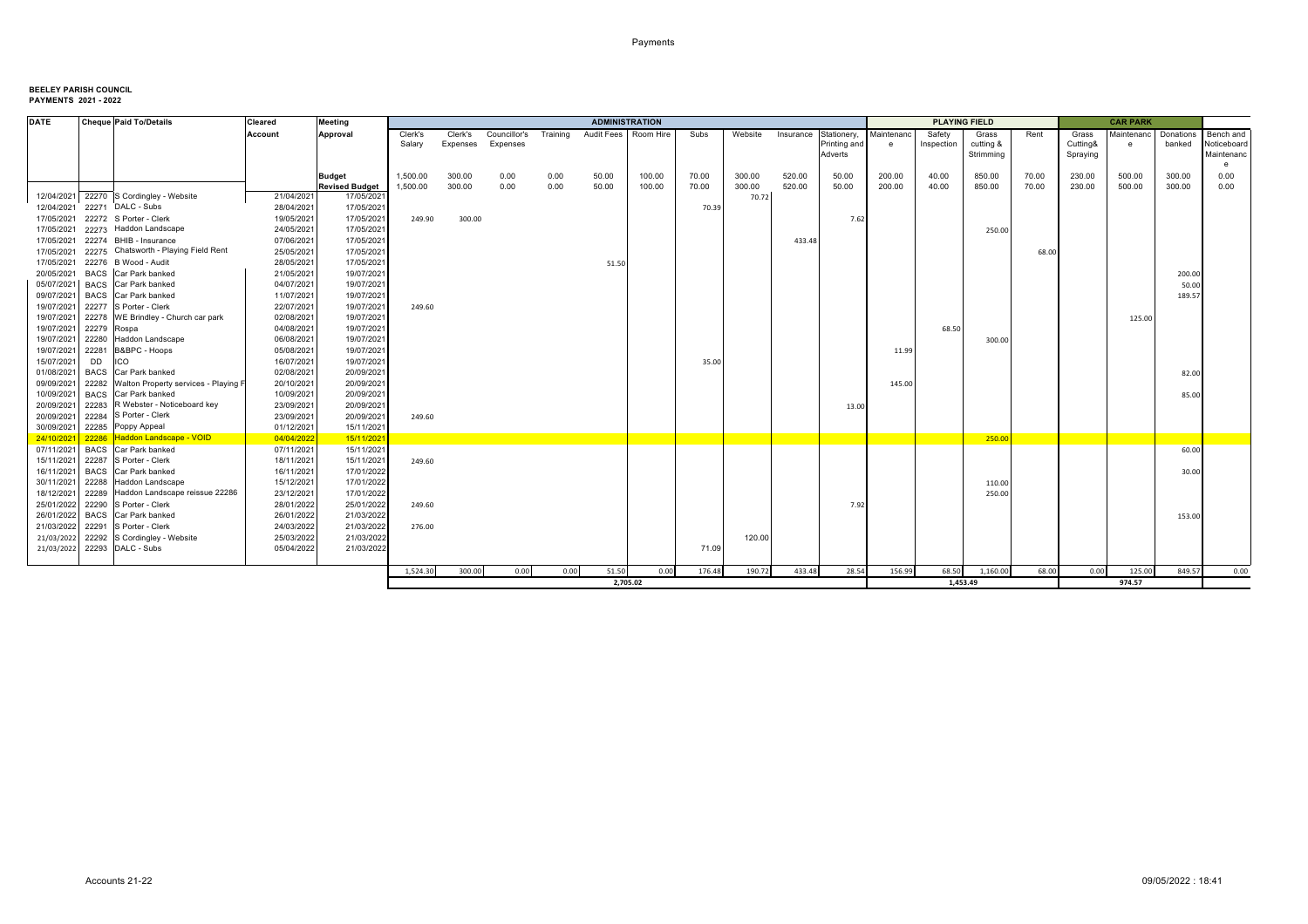| <b>DATE</b> |             | <b>Cheque Paid To/Details</b>           | Cleared    | <b>Meeting</b>        |             |        | <b>MISCELLANEOUS</b>  |           |             |          | <b>NW</b>  | <b>DONATIONS</b> | <b>TOTAL</b> | <b>VAT</b> | <b>TOTAL</b> |
|-------------|-------------|-----------------------------------------|------------|-----------------------|-------------|--------|-----------------------|-----------|-------------|----------|------------|------------------|--------------|------------|--------------|
|             |             |                                         | Account    | Approval              | Grit Bins & |        | Footpaths Bus Shelter | Donations | Transfer    | Election | Neighbourh | S <sub>137</sub> | By Category  |            | By Item      |
|             |             |                                         |            |                       | Salt        |        |                       |           | from R to C |          | ood Watch  |                  |              |            |              |
|             |             |                                         |            |                       |             |        |                       |           |             |          |            |                  |              |            |              |
|             |             |                                         |            |                       |             |        |                       |           |             |          |            |                  |              |            |              |
|             |             |                                         |            | <b>Budget</b>         | 0.00        | 100.00 | 0.00                  | 42.00     | 0.00        | 0.00     | 91.89      | 400.00           | 5.713.89     | 50.00      | 5.763.89     |
|             |             |                                         |            | <b>Revised Budget</b> | 0.00        | 100.00 | 0.00                  | 42.00     | 0.00        | 0.00     | 91.89      | 400.00           | 5,713.89     | 50.00      | 5,763.89     |
|             |             | 12/04/2021 22270 S Cordingley - Website | 21/04/2021 | 17/05/2021            |             |        |                       |           |             |          |            |                  | 70.72        |            | 70.72        |
| 12/04/2021  | 22271       | DALC - Subs                             | 28/04/2021 | 17/05/2021            |             |        |                       |           |             |          |            |                  | 70.39        |            | 70.39        |
| 17/05/2021  |             | 22272 S Porter - Clerk                  | 19/05/2021 | 17/05/2021            |             |        |                       |           |             |          |            |                  | 557.52       |            | 557.52       |
| 17/05/2021  |             | 22273 Haddon Landscape                  | 24/05/2021 | 17/05/2021            |             |        |                       |           |             |          |            |                  | 250.00       |            | 250.00       |
| 17/05/2021  |             | 22274 BHIB - Insurance                  | 07/06/2021 | 17/05/2021            |             |        |                       |           |             |          |            |                  | 433.48       |            | 433.48       |
| 17/05/2021  | 22275       | Chatsworth - Playing Field Rent         | 25/05/2021 | 17/05/2021            |             |        |                       |           |             |          |            |                  | 68.00        | 13.60      | 81.60        |
| 17/05/2021  |             | 22276 B Wood - Audit                    | 28/05/2021 | 17/05/2021            |             |        |                       |           |             |          |            |                  | 51.50        |            | 51.50        |
| 20/05/2021  |             | BACS Car Park banked                    | 21/05/2021 | 19/07/2021            |             |        |                       |           |             |          |            |                  | 200.00       |            | 200.00       |
| 05/07/2021  | <b>BACS</b> | Car Park banked                         | 04/07/2021 | 19/07/2021            |             |        |                       |           |             |          |            |                  | 50.00        |            | 50.00        |
| 09/07/2021  | <b>BACS</b> | Car Park banked                         | 11/07/2021 | 19/07/2021            |             |        |                       |           |             |          |            |                  | 189.57       |            | 189.57       |
| 19/07/2021  | 22277       | S Porter - Clerk                        | 22/07/2021 | 19/07/2021            |             |        |                       |           |             |          |            |                  | 249.60       |            | 249.60       |
| 19/07/2021  | 22278       | WE Brindley - Church car park           | 02/08/2021 | 19/07/2021            |             |        |                       |           |             |          |            |                  | 125.00       |            | 125.00       |
| 19/07/2021  | 22279       | Rospa                                   | 04/08/2021 | 19/07/2021            |             |        |                       |           |             |          |            |                  | 68.50        | 13.70      | 82.20        |
| 19/07/2021  | 22280       | Haddon Landscape                        | 06/08/2021 | 19/07/2021            |             | 20.00  |                       |           |             |          |            |                  | 320.00       |            | 320.00       |
| 19/07/2021  | 22281       | B&BPC - Hoops                           | 05/08/2021 | 19/07/2021            |             |        |                       |           |             |          |            |                  | 11.99        |            | 11.99        |
| 15/07/2021  | <b>DD</b>   | ICO                                     | 16/07/2021 | 19/07/2021            |             |        |                       |           |             |          |            |                  | 35.00        |            | 35.00        |
| 01/08/2021  | <b>BACS</b> | Car Park banked                         | 02/08/2021 | 20/09/2021            |             |        |                       |           |             |          |            |                  | 82.00        |            |              |
| 09/09/2021  | 22282       | Walton Property services - Playing F    | 20/10/2021 | 20/09/2021            |             |        |                       |           |             |          |            |                  | 145.00       |            | 145.00       |
| 10/09/2021  | <b>BACS</b> | Car Park banked                         | 10/09/2021 | 20/09/2021            |             |        |                       |           |             |          |            |                  | 85.00        |            | 85.00        |
| 20/09/2021  | 22283       | R Webster - Noticeboard key             | 23/09/2021 | 20/09/2021            |             |        |                       |           |             |          |            |                  | 13.00        |            | 13.00        |
| 20/09/2021  | 22284       | S Porter - Clerk                        | 23/09/2021 | 20/09/2021            |             |        |                       |           |             |          |            |                  | 249.60       |            | 249.60       |
| 30/09/2021  | 22285       | Poppy Appeal                            | 01/12/2021 | 15/11/2021            |             |        |                       | 42.00     |             |          |            |                  | 42.00        |            | 42.00        |
| 24/10/202   | 22286       | <b>Haddon Landscape - VOID</b>          | 04/04/2022 | 15/11/2021            |             | 40.00  |                       |           |             |          |            |                  | 290.00       |            | 290.00       |
| 07/11/2021  | <b>BACS</b> | Car Park banked                         | 07/11/2021 | 15/11/2021            |             |        |                       |           |             |          |            |                  | 60.00        |            | 60.00        |
| 15/11/2021  | 22287       | S Porter - Clerk                        | 18/11/2021 | 15/11/2021            |             |        |                       |           |             |          |            |                  | 249.60       |            | 249.60       |
| 16/11/2021  | <b>BACS</b> | Car Park banked                         | 16/11/2021 | 17/01/2022            |             |        |                       |           |             |          |            |                  | 30.00        |            | 30.00        |
| 30/11/2021  | 22288       | Haddon Landscape                        | 15/12/2021 | 17/01/2022            |             |        |                       |           |             |          |            |                  | 110.00       |            | 110.00       |
| 18/12/2021  | 22289       | Haddon Landscape reissue 22286          | 23/12/2021 | 17/01/2022            |             | 40.00  |                       |           |             |          |            |                  | 290.00       |            | 290.00       |
| 25/01/2022  | 22290       | S Porter - Clerk                        | 28/01/2022 | 25/01/2022            |             |        |                       |           |             |          |            |                  | 257.52       |            | 257.52       |
| 26/01/2022  | <b>BACS</b> | Car Park banked                         | 26/01/2022 | 21/03/2022            |             |        |                       |           |             |          |            |                  | 153.00       |            | 153.00       |
| 21/03/2022  | 22291       | S Porter - Clerk                        | 24/03/2022 | 21/03/2022            |             |        |                       |           |             |          |            |                  | 276.00       |            | 276.00       |
| 21/03/2022  | 22292       | S Cordingley - Website                  | 25/03/2022 | 21/03/2022            |             |        |                       |           |             |          |            |                  | 120.00       | 24.00      | 144.00       |
| 21/03/2022  | 22293       | DALC - Subs                             | 05/04/2022 | 21/03/2022            |             |        |                       |           |             |          |            |                  | 71.09        |            | 71.09        |
|             |             |                                         |            |                       | 0.00        | 100.00 | 0.00                  | 42.00     | 0.00        | 0.00     | 0.00       | 0.00             | 5,275.08     | 51.30      | 5,244.38     |
|             |             |                                         |            |                       |             |        | 142.00                |           |             |          | 0.00       | 0.00             | 5,275.08     | 51.30      | 5,326.38     |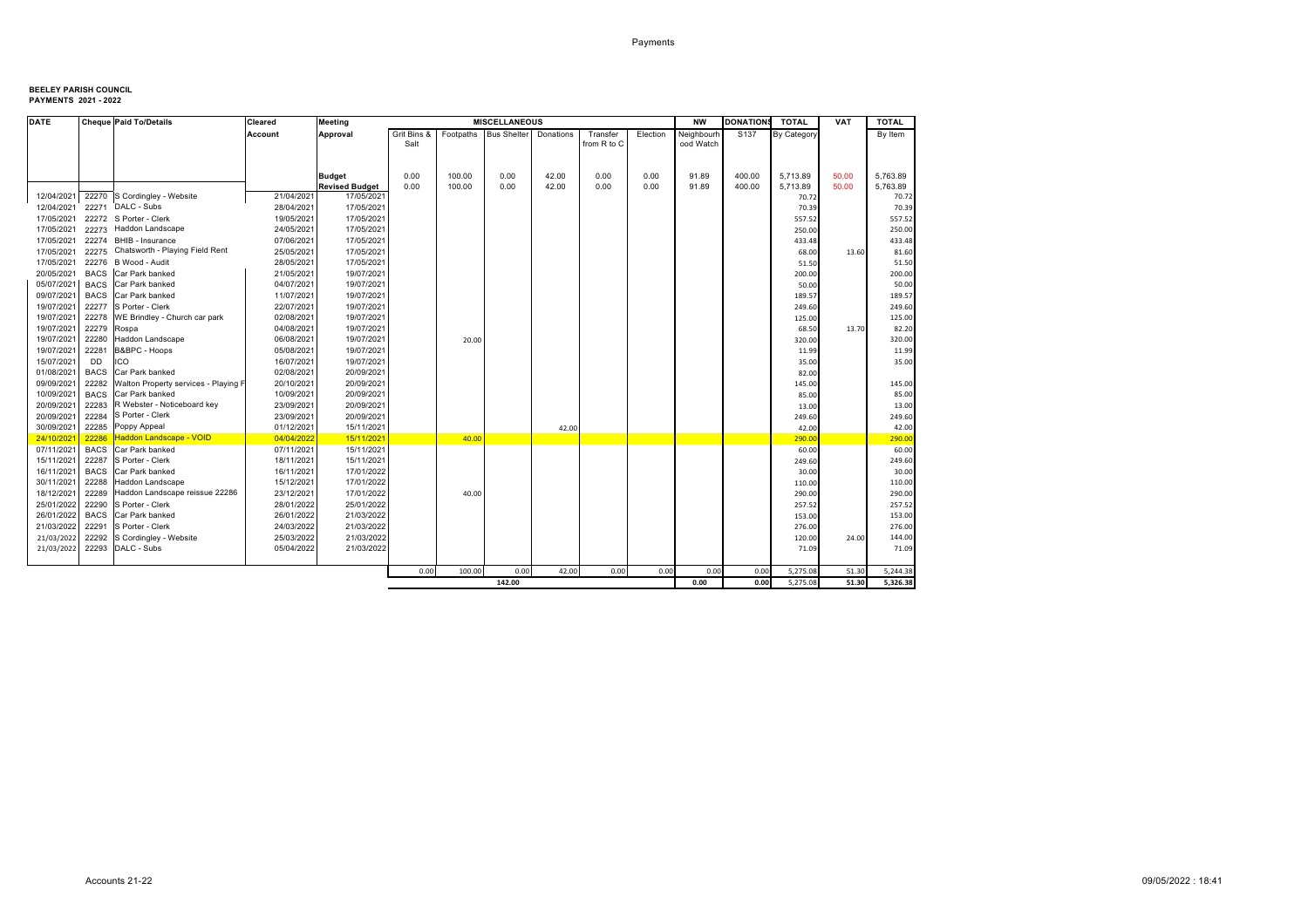#### Receipts

**BEELEY PARISH COUNCIL**

|                             | BLLLLI FANSII COONCIL |                     |                          | Totals                | 4,241.00            | 0.00          | 750.00              | 0.00            | 0.36             | 0.00             | 285.00        | 679.13             | 849.57             | 0.00         | 0.00         | 6,805.06                 |
|-----------------------------|-----------------------|---------------------|--------------------------|-----------------------|---------------------|---------------|---------------------|-----------------|------------------|------------------|---------------|--------------------|--------------------|--------------|--------------|--------------------------|
| <b>RECEIPTS 2021 - 2022</b> |                       |                     |                          | Budget                | 4,241.00            | 0.00          | 750.00              | 0.00            | 10.00            | 0.00             | 285.00        | 200.00             | 200.00             | 0.00         | 50.00        | 5,736.00                 |
| Date                        | Received from         | Payment             | Meeting                  | <b>Revised Budget</b> | 4,241.00<br>Precept | 0.00<br>Grant | 750.00<br>Chatswort | 0.00<br>Current | 10.00<br>Reserve | 0.00<br>Transfer | 285.00<br>DDC | 200.00<br>Car Park | 200.00<br>Car Park | 0.00<br>Misc | 50.00<br>VAT | 5,736.00<br><b>TOTAL</b> |
|                             |                       |                     |                          | Cleared               |                     |               | h                   |                 |                  | from             |               |                    |                    |              |              |                          |
|                             |                       |                     |                          | account               |                     |               | Grant               | Account         | Account          | R to C           | Reimburse     | Donation           | Donation           |              |              |                          |
|                             |                       |                     |                          |                       |                     |               |                     | Transfer        | Interest         |                  |               |                    | Banked             |              |              |                          |
| 01/04/2021                  | Car park box          | cash                | 17/05/2021               | cash                  |                     |               |                     |                 |                  |                  |               | 71.41              |                    |              |              | 71.41                    |
| 29/04/2021                  | Santander             | Santander           | 17/05/2021               | 29/04/2021            |                     |               |                     |                 | 0.03             |                  |               |                    |                    |              |              | 0.03                     |
| 30/04/2021                  | <b>DDDC</b>           | <b>BACS</b>         | 17/05/2021               | 30/04/2021            | 4,241.00            |               |                     |                 |                  |                  |               |                    |                    |              |              | 4,241.00                 |
| 02/05/2021                  | Car park box          | cash                | 17/05/2021               | cash                  |                     |               |                     |                 |                  |                  |               | 77.00              |                    |              |              | 77.00                    |
| 16/05/2021                  | Car park box          | cash                | 17/05/2021               | cash                  |                     |               |                     |                 |                  |                  |               | 31.50              |                    |              |              | 31.50                    |
| 20/05/2021                  | Car park banked       | <b>BACS</b>         | 19/07/2021               | 21/05/2021            |                     |               |                     |                 |                  |                  |               |                    | 200.00             |              |              | 200.00                   |
| 29/05/2021                  | Santander             | Santander           | 17/05/2021               | 29/05/2021            |                     |               |                     |                 | 0.03             |                  |               |                    |                    |              |              | 0.03                     |
| 08/06/2021                  | Car park box          | cash                | 19/07/2021               | cash                  |                     |               |                     |                 |                  |                  |               | 39.80              |                    |              |              | 39.80                    |
| 29/06/2021                  | Santander             | Santander           | 17/05/2021               | 29/06/2021            |                     |               |                     |                 | 0.03             |                  |               |                    |                    |              |              | 0.03                     |
| 06/07/202                   | Car park box          | cash                | 19/07/2021               | cash                  |                     |               |                     |                 |                  |                  |               | 50.48              |                    |              |              | 50.48                    |
| 04/07/2021                  | Car park banked       | <b>BACS</b>         | 19/07/2021               | 04/07/2021            |                     |               |                     |                 |                  |                  |               |                    | 50.00              |              |              | 50.00                    |
| 09/07/202                   | Car park banked       | <b>BACS</b>         | 19/07/2021               | 11/07/2021            |                     |               |                     |                 |                  |                  |               |                    | 189.57             |              |              | 189.57                   |
| 29/07/2021                  | Santander             | Santander           |                          | 29/07/2021            |                     |               |                     |                 | 0.03             |                  |               |                    |                    |              |              | 0.03                     |
| 01/08/202                   | Car park box          | cash                | 29/07/2021               | cash                  |                     |               |                     |                 |                  |                  |               | 82.00              |                    |              |              | 82.00                    |
| 01/08/202                   | Car park banked       | <b>BACS</b>         | 20/09/2021<br>20/09/2021 | 02/08/2021            |                     |               |                     |                 |                  |                  |               |                    | 82.00              |              |              | 82.00                    |
| 29/08/2021                  | Santander             | Santander           |                          | 29/08/2021            |                     |               |                     |                 | 0.03             |                  |               |                    |                    |              |              | 0.03                     |
| 09/09/202                   | Car park box          |                     | 29/08/2021               |                       |                     |               |                     |                 |                  |                  |               | 90.75              |                    |              |              | 90.75                    |
| 10/09/202                   |                       | cash<br><b>BACS</b> | 20/09/2021               | cash<br>10/09/2021    |                     |               |                     |                 |                  |                  |               |                    | 85.00              |              |              | 85.00                    |
| 29/09/202                   | Car park banked       |                     | 20/09/2021               | 29/09/2021            |                     |               |                     |                 | 0.03             |                  |               |                    |                    |              |              | 0.03                     |
|                             | Santander             | Santander           | 29/09/2021               |                       |                     |               |                     |                 |                  |                  |               | 41.39              |                    |              |              | 41.39                    |
| 30/10/202                   | Car park box          | cash                | 15/11/2021               | cash                  |                     |               |                     |                 |                  |                  |               | 42.00              |                    |              |              | 42.00                    |
| 03/10/2021                  | Car park box          | cash                | 15/11/2021               | cash                  |                     |               |                     |                 | 0.03             |                  |               |                    |                    |              |              | 0.03                     |
| 29/10/2021                  | Santander             | Santander           | 29/10/2021               | 29/10/2021            |                     |               |                     |                 |                  |                  |               |                    | 60.00              |              |              | 60.00                    |
| 07/11/2021                  | Car park banked       | <b>BACS</b>         | 15/11/2021               | 07/11/2021            |                     |               |                     |                 |                  |                  |               |                    | 30.00              |              |              | 30.00                    |
| 14/11/2021                  | Car park banked       | <b>BACS</b>         | 17/01/2022               | 16/11/2021            |                     |               |                     |                 |                  |                  |               | 64.60              |                    |              |              | 64.60                    |
| 24/11/2021                  | Car park box          | cash                | 17/01/2022               | cash                  |                     |               |                     |                 | 0.03             |                  |               |                    |                    |              |              | 0.03                     |
| 28/11/2021                  | Santander             | Santander           | 28/11/2021               | 29/10/2021            |                     |               |                     |                 |                  |                  |               | 43.00              |                    |              |              | 43.00                    |
| 24/12/2021                  | Car park box          | cash                | 17/01/2022               | cash                  |                     |               |                     |                 | 0.03             |                  |               |                    |                    |              |              | 0.03                     |
| 29/12/2021                  | Santander             | Santander           | 29/12/2021               | 29/10/2021            |                     |               |                     |                 |                  |                  |               |                    |                    |              |              |                          |
| 31/12/202                   | Chatsworth            | <b>BACS</b>         | 17/01/2022               | 31/12/2021            |                     |               | 750.00              |                 |                  |                  |               |                    |                    |              |              | 750.00                   |
| 18/01/2022                  | Car park box          | cash                | 17/01/2022               | cash                  |                     |               |                     |                 |                  |                  |               | 45.20              |                    |              |              | 45.20                    |
| 26/01/2022                  | Car park banked       | <b>BACS</b>         | 21/03/2022               | 26/01/2022            |                     |               |                     |                 |                  |                  |               |                    | 153.00             |              |              | 153.00                   |
| 29/01/2022                  | Santander             | Santander           | 21/03/2022               | 29/01/2022            |                     |               |                     |                 | 0.03             |                  |               |                    |                    |              |              | 0.03                     |
| 01/03/2022                  | Santander             | Santander           | 21/03/2022               | 01/03/2022            |                     |               |                     |                 | 0.03             |                  |               |                    |                    |              |              | 0.03                     |
| 01/03/2022                  | <b>DDDC</b>           | <b>BACS</b>         | 21/03/2022               | 14/03/2022            |                     |               |                     |                 |                  |                  | 285.00        |                    |                    |              |              | 285.00                   |
| 29/03/2022                  | Santander             | Santander           | 16/05/2022               | 29/03/2022            |                     |               |                     |                 | 0.03             |                  |               |                    |                    |              |              | 0.03                     |
|                             |                       |                     |                          |                       |                     |               |                     |                 |                  |                  |               |                    |                    |              |              | 0.00                     |
|                             |                       |                     |                          |                       |                     |               |                     |                 |                  |                  |               |                    |                    |              |              | 0.00                     |
|                             |                       |                     |                          |                       |                     |               |                     |                 |                  |                  |               |                    |                    |              |              | 0.00                     |
|                             |                       |                     |                          |                       | 4,241.00            | 0.00          | 750.00              | 0.00            | 0.36             | 0.00             | 285.00        | 679.13             | 849.57             | 0.00         | 0.00         | 6,805.06                 |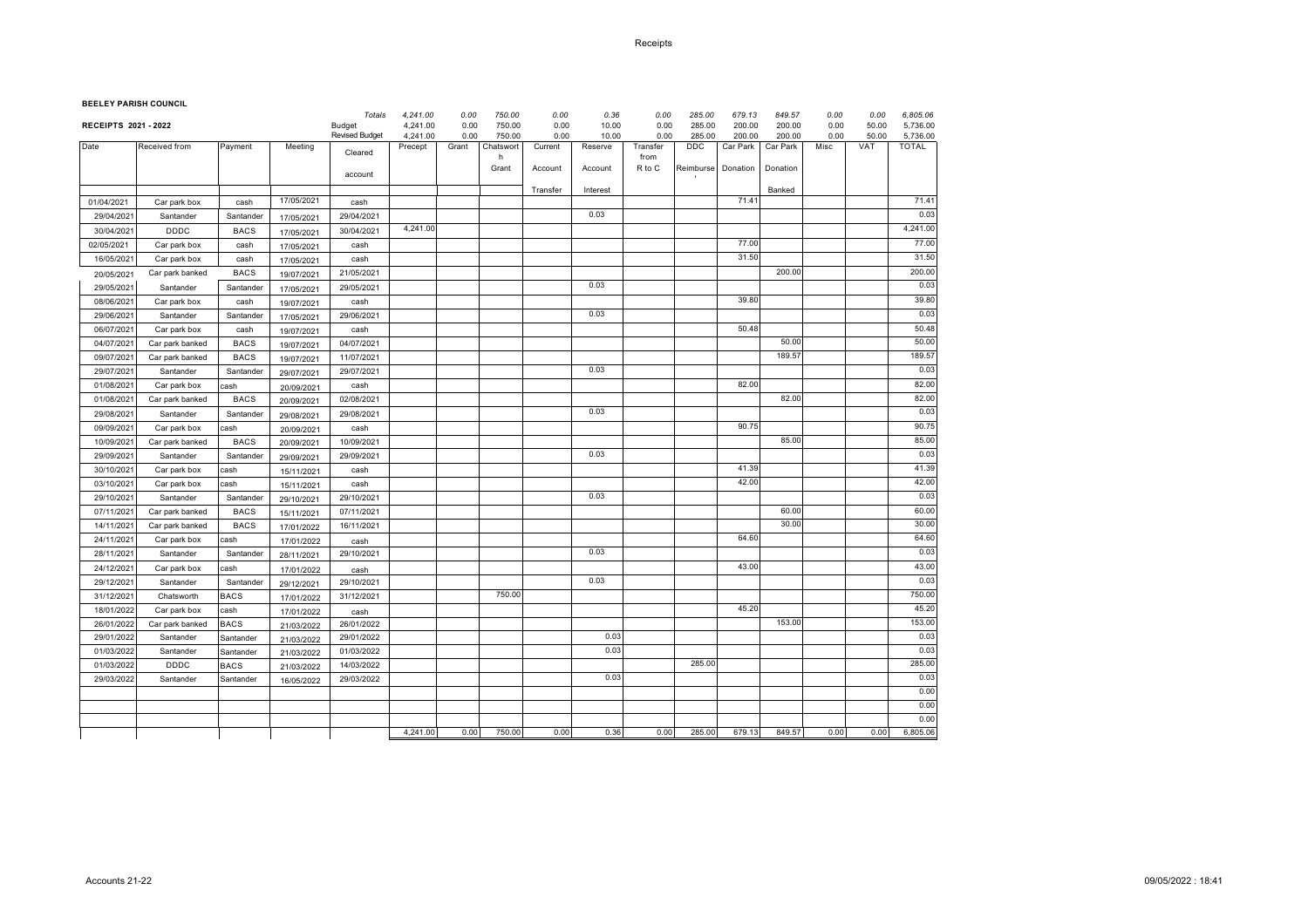Clerk: Sarah Porter Phone: 01629 312168

Email: beeleyparishcouncil@gmail.com Web: <www.beeleyparishcouncil.org.uk>

9<sup>th</sup> May 2022

Dear Councillor,

You are summoned to attend the Beeley Parish Council Ordinary meetings on **Monday 16th May 2022 after the AGM in the Cavendish Village Hall, Beeley.**

Members are asked to sign the attendance sheet for the meeting and to complete the Declarations Sheet for items other than Disclosable Pecuniary Interests (DPI). These will be available at the meeting.

**AGENDA**

Yours sincerely,

Sarah Porter

### PART 1 - NON CONFIDENTIAL ITEMS

| 1. | Apologies for absence                                                                                                                                                                                                                                                                                                                                                                                                                                                                                                                                                                                                                                                                                                                                                                                                                                                                                                                                                                                                                      | Report /Action Required<br>To note                                                                           |
|----|--------------------------------------------------------------------------------------------------------------------------------------------------------------------------------------------------------------------------------------------------------------------------------------------------------------------------------------------------------------------------------------------------------------------------------------------------------------------------------------------------------------------------------------------------------------------------------------------------------------------------------------------------------------------------------------------------------------------------------------------------------------------------------------------------------------------------------------------------------------------------------------------------------------------------------------------------------------------------------------------------------------------------------------------|--------------------------------------------------------------------------------------------------------------|
| 2. | Declaration of Members Interests and including for dispensations from members on matters<br>in which they have a Disclosable Pecuniary Interest<br>Please Note:<br>Members must ensure that they complete the Declarations of Interest sheet prior to the start of<br>a)<br>the meeting in respect of items other than Disclosable Pecuniary Interests and must indicate the<br>action to be taken (i.e. to stay in the meeting, to leave the meeting or to stay in the meeting to<br>make representations and then leave the meeting prior to any consideration or determination of<br>b)<br>the item)/ Where a Member indicates that they have a prejudicial interest, but wish to make<br>representations regarding the item before leaving the meeting, those representations must be<br>made under item (c) of Public Speaking.<br>The Declarations of Interests for matters other than Disclosable Pecuniary Interests will be read out from<br>the Declaration Sheet - Members will be asked to confirm that the record is correct. | To note                                                                                                      |
| 3. | Public speaking<br>a) A period of not more than 10 minutes will be made available for members of the public and<br>Members of the Council to comment on any matter.<br>b) If the Police Liaison Officer, a County Council, District Council or Peak Park Member is in<br>attendance they will be given the opportunity to raise any relevant matter.<br>Members declaring an interest other than a Disclosable Pecuniary Interest who wish to make<br>C)<br>representations or give evidence under the National Association of Local Councils' (NALC) Code<br>of Conduct shall do so at this stage.                                                                                                                                                                                                                                                                                                                                                                                                                                        | To note and<br>action                                                                                        |
| 4. | To determine which items if any of the Agenda should be taken with the public excluded. If<br>the Council decides to exclude the public it will be necessary to pass a resolution in the<br>following terms: -<br>Item no x To consider a resolution under the Public Bodies (Admission to Meetings Act 1960)<br>to exclude members of the press and public in order to discuss the following item<br>Item no y. This item title will then be the item to be discussed with press and public excluded<br>$\ldots$ "                                                                                                                                                                                                                                                                                                                                                                                                                                                                                                                        |                                                                                                              |
| 5. | To approve the Minutes of the Meeting held on 21st March 2022                                                                                                                                                                                                                                                                                                                                                                                                                                                                                                                                                                                                                                                                                                                                                                                                                                                                                                                                                                              | To approve                                                                                                   |
| 6. | Matters Arising (non decision making)<br>Councillor vacancy<br>$\bullet$<br>Planning applications<br>$\bullet$<br>Playing Field, Church car park and bus stop<br>$\bullet$<br>Finance<br>$\bullet$<br>Correspondence:<br>$\bullet$<br>> The Queen's Platinum Jubilee Events<br>The Old Smithy<br>➤                                                                                                                                                                                                                                                                                                                                                                                                                                                                                                                                                                                                                                                                                                                                         | To discuss<br>Agenda Item 8<br>Agenda Item 9<br>Agenda Item 10<br>To note<br>Agenda Item 7<br>Agenda Item 11 |
| 7. | The Queen's Platinum Jubilee Events<br>Grant awarded<br>$\bullet$<br>Mugs to commemorate?                                                                                                                                                                                                                                                                                                                                                                                                                                                                                                                                                                                                                                                                                                                                                                                                                                                                                                                                                  |                                                                                                              |
| 8. | <b>Planning Applications</b><br>New - None<br>Existing - None                                                                                                                                                                                                                                                                                                                                                                                                                                                                                                                                                                                                                                                                                                                                                                                                                                                                                                                                                                              | To note<br>To note                                                                                           |
| 9. | Playing Field, Church car park and bus stop<br>$\triangleright$ Playing field<br>Ground maintenance contractor changed to William Brindley<br>$\circ$<br>Rospa inspection will be carried out in May<br>$\circ$<br>Car park box<br>⋗<br>Phone box<br>Bus stop                                                                                                                                                                                                                                                                                                                                                                                                                                                                                                                                                                                                                                                                                                                                                                              | Cllr Webster<br>Clerk<br>To note<br>Clerk<br>Clerk<br>Clerk                                                  |

 $\triangleright$  Bus stop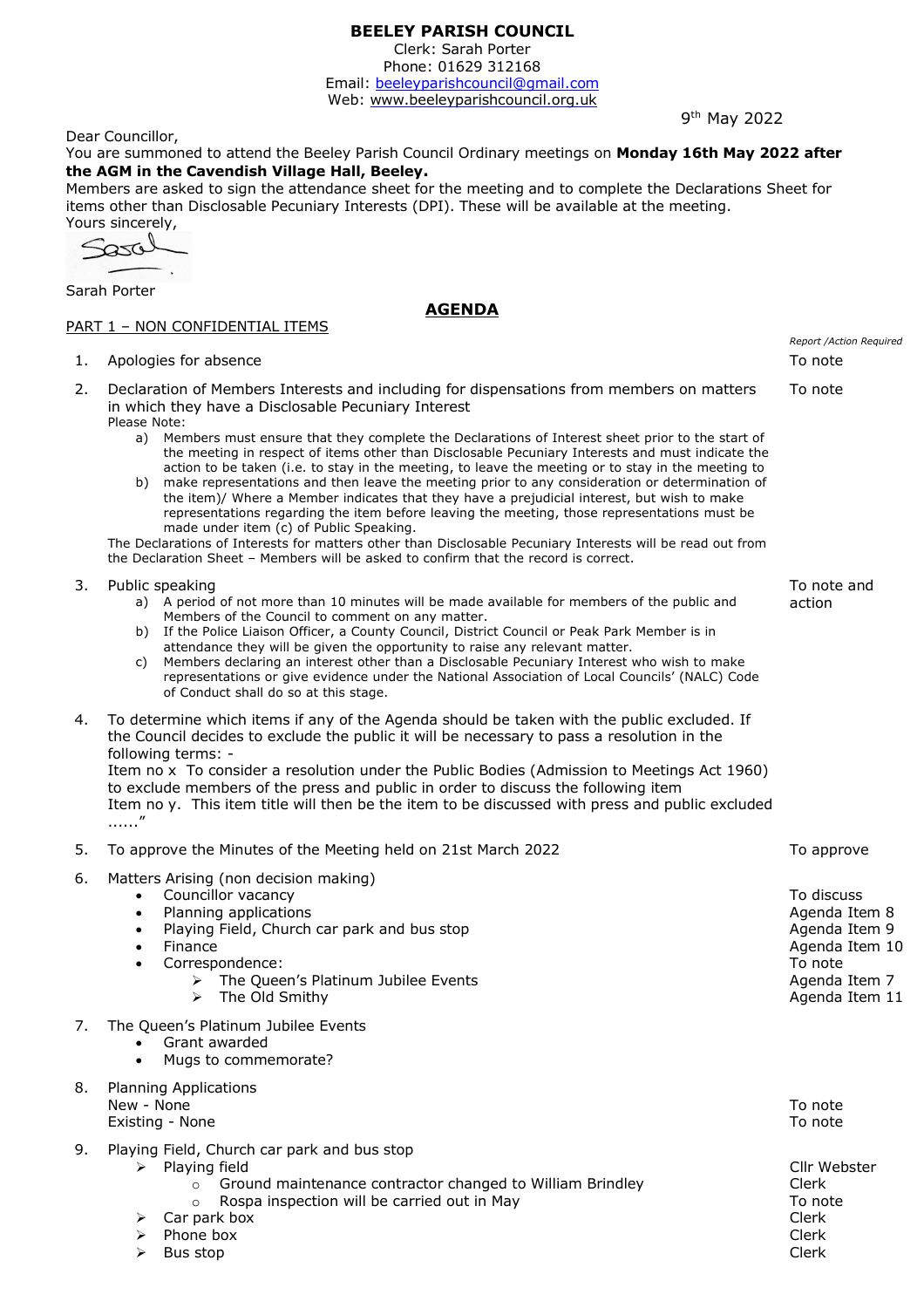| ➤                                                                                                                                           | Defib                                                                                                                                                                                                                                                                                                                                                                                                                                                                                                                                                                                                        | Clerk                                                                |
|---------------------------------------------------------------------------------------------------------------------------------------------|--------------------------------------------------------------------------------------------------------------------------------------------------------------------------------------------------------------------------------------------------------------------------------------------------------------------------------------------------------------------------------------------------------------------------------------------------------------------------------------------------------------------------------------------------------------------------------------------------------------|----------------------------------------------------------------------|
| $\bullet$<br>$\bullet$<br>$\bullet$                                                                                                         | 10. Finance and Audit<br>Accounts to 9 <sup>th</sup> May 2022 - Appendix A<br>S137 requests - None<br>Clerk home office contribution request to increase. Increased to £300 in 2021-2022<br>but fuel prices are high. Increase to £350.<br>New expenditure to approve:<br>> Cheque 22294 - Clerk Pay and Expenses and home office- £559<br>> Cheque 22295 - Ground maintenance - £85<br>> Cheque 22296 - Playing Field rent increase - £9.60<br>Expenditure to note - None<br>New income to note:<br>$\triangleright$ Interest - £0.28<br>$\triangleright$ Precept - £4,241<br>Grant for Jubilee - £500<br>➤ | To note<br>To note<br>To approve<br>To approve<br>To note<br>To note |
| $\bullet$<br>$\bullet$<br>$\bullet$<br>$\bullet$<br>$\bullet$                                                                               | 11. Correspondence:<br>DALC Clerk and Chair Forums - Request for information<br>The Old Smithy has new tenants<br>Conversion of Historic Buildings SPD<br>DALC Spring Seminar 2022<br>Parishes Day - 1st October 2022                                                                                                                                                                                                                                                                                                                                                                                        | To respond<br>To note<br>To note<br>To attend<br>To attend           |
|                                                                                                                                             | 12. Feedback from Meetings and Training - None                                                                                                                                                                                                                                                                                                                                                                                                                                                                                                                                                               | To note                                                              |
| $\bullet$                                                                                                                                   | 13. For information<br>Verge maintenance has been queried and the brookside verge reported<br>Wall down has been reported                                                                                                                                                                                                                                                                                                                                                                                                                                                                                    | To note                                                              |
| $\bullet$<br>$\bullet$<br>$\bullet$<br>$\bullet$                                                                                            | 14. DALC (all circulated by email):<br><b>December Newsletters</b><br>January Newsletter<br>• February Newsletter<br>March Newsletter<br>April Newsletter                                                                                                                                                                                                                                                                                                                                                                                                                                                    | To note                                                              |
| $\bullet$<br>$\bullet$<br>$\bullet$<br>$\bullet$<br>$\bullet$<br>$\bullet$<br>$\bullet$<br>$\bullet$<br>$\bullet$<br>$\bullet$<br>$\bullet$ | 15. Reading (circulated by email):<br>Santander Statement (paper)<br>Chatsworth House Trust Annual Review 2021<br>Parish Council Planning Bulletin and News<br>Rowsley Parish Council Agenda Papers<br>Neighbourhood Watch newsletters<br><b>Rural Matters Newsletter</b><br>Weekly Rural News Digest<br>Rural Opportunities Bulletins, Newsletter and Press releases - Rural Services Network<br>Peak Park Authority Press Releases<br>Derbyshire Dales District Council Press Releases<br>Police Alerts and newsletters                                                                                    | All to be read                                                       |

DATES OF FUTURE MEETINGS - All meetings held at 7.30pm in the Village Hall - MEMBERS OF THE PUBLIC ARE WELCOME TO ATTEND:

- 18<sup>th</sup> July 2022
- 19<sup>th</sup> September 2022
- $\bullet$  21st November 2022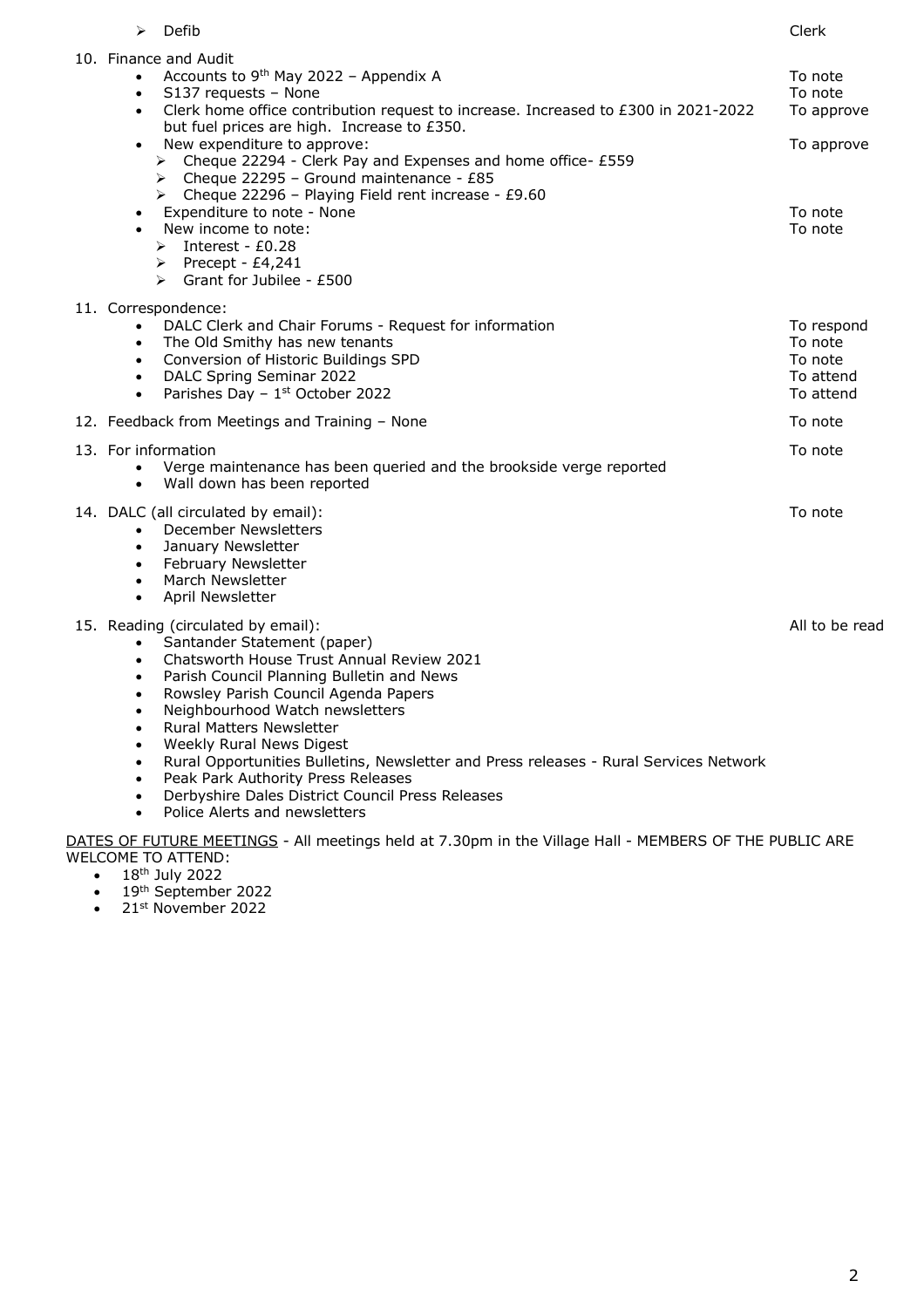Clerk: Sarah Porter Phone: 01629 732365 Email: beeleyparishcouncil@gmail.com Web:<www.beeleyparishcouncil.org.uk>

### **MINUTES**

### **For the meeting on Tuesday 21st March at the Cavendish Village Hall, Beeley**

*Report / Action Required*

Cllr Webster

Clerk Clerk

|                     | <b>Councillors</b> Robert Webster                          |                 | Pete Rowbotham Apologies: Cllr Kath Potter (Peak Park) |
|---------------------|------------------------------------------------------------|-----------------|--------------------------------------------------------|
| present:<br>Others: | Chris Hornsby<br>Cllr Susan Hobson (DCC&DDDC) Sarah Porter | Siobhan Spencer | PCSO Anthony Boswell (Police)                          |
|                     |                                                            |                 |                                                        |

PART 1 – NON CONFIDENTIAL ITEMS

- 1. Apologies for absence were received from Cllrs Kath Potter and Susan Hobson and PCSO Anthony Boswell.
- 2. There were no Declaration of Members Interest
- 3. Public speaking None.
- 4. No items from Part 1 of the Agenda should be taken with the public excluded.
- 5. The Minutes of the Meeting held on 25<sup>th</sup> January 2022 were approved.
- 6. Matters Arising (non decision making)
	- Councillor vacancy Cllr Webster has approached a potential new Councillor, Elizabeth Gravell. She will attend the next meeting. Clerk
	- Planning applications were discussed under Item 7
	- Playing Field, Church car park and bus stop were discussed under Item 8
	- Finance was discussed under Item 9
	- Correspondence:
		- The Queen's Platinum Jubilee Events Extended licensing is going through Parliament today. There is a plan to do a village event around the village hall on Saturday 4<sup>th</sup> June starting mid-afternoon. Additional fruit trees have been planted in the orchard.
		- The Old Smithy was discussed under Item 10
- 7. Planning Applications
	- New None
	- Existing None
- 8. Playing Field, Church car park and bus stop
	- $\triangleright$  Playing field Inspections:
		- o Tarmac area repaired in January
		- o Rent increase will be included in the next invoice
		- o Rospa £70 fee was agreed.
		- $\geq$  Car park box has gone missing. Clerk will sort a new one and sign.
		- $\triangleright$  Phone box is in progress
		- Defib is installed in a new heated cabinet
		- $\triangleright$  Bus stop is progressing. There was a discussion about electric signs.
- 9. Finance and Audit
	- Accounts to  $12<sup>th</sup>$  March 2022 were noted
	- S137 requests None
	- Clerk pay award from  $1^{st}$  April 2021 From £12.48 to £12.70 per hour (£26.40 for the year) on spinal point 16. Agreed to Up to spinal point 17 (£12.95 per hour and top of the scale) from 1 st April 2022? Clerk Clerk
	- New expenditure approved:
		- Cheque 22291 Clerk Pay and Expenses and back dated pay award- £276
		- Cheque 22292 Website hosting £144
		- Cheque 22293 DALC £71.09
	- Expenditure noted None
	- New income noted:
		- Car Park box  $£45.20$  (banked  $£153$ )
	- Interest £0.06
		- Reimbursable expenses £285
- 10. Correspondence:
	- Chesterfield Road Closure DCC still aim to reopen this. The road closure is due to end at the end of August. Concern has been raised about when events restart this year.
	- Pre-Submission Consultation of Brampton Parish Neighbourhood Plan locations no comment
	- Consultation on off-roading in protected landscapes Agreed to respond as part of the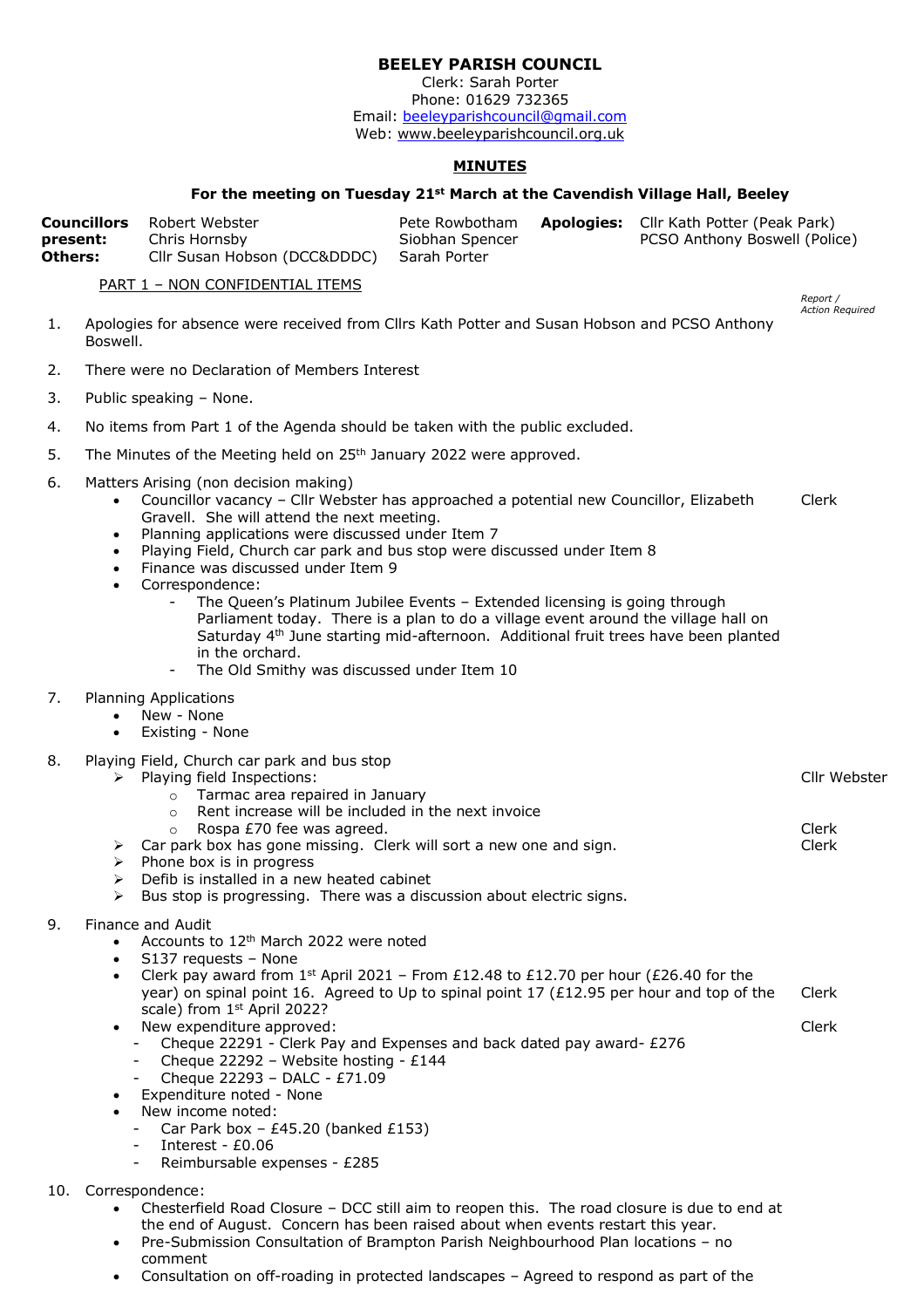Parish Council. Clerk will undertake.

- Share Your Views on Crime and Community Safety Promoted around the village
- Police and Crime Commissioner Invites Public Questions on Road Safety Promoted around the village. DCC and the Crime Commissioner are working together to install speed indicator devices in the county.
- DALC Spring Seminar 5<sup>th</sup> April Cllr Spencer will try to attend
- Parishes Day  $-1^{st}$  October Cllr Webster will try to attend
- Pink Ribbon Walk 2022 4<sup>th</sup> June was noted
- The Old Smithy Chatsworth has approached the Parish Council to potentially take on the lease as a community café. The Smithy posted on Facebook last night that they will be closing permanently next weekend. A community café should be looked into. Clerk will email Chatsworth and make enquiries. This will be an item for the Parish Meeting.
- 11. Feedback from Meetings and Training
	- Rural Crime Event 15th February at Baslow Village Hall Main issues raised relevant for Beeley was about speeding and off roading
	- Derbyshire Dales District Council Area Community Forums February Not great meeting. Talked about Hurst Farm, biodiversity and climate change.
	- Chatsworth Liaison meeting This year the normal events return (Horse Trials, Country Fair and Christmas Markets). There will be cones on Chatsworth Road at Rowsley again for Horse Trials and Country Fair and the second 2 weekends of the Christmas Market. They have implemented a £5 discount off any ticket for a person coming by bus. There is a trial hydrogen bus operating through Chesterfield to Chatsworth for 2 weeks in August. This year there is a monumental free sculpture event, Radical Horizons. Art linked to the burning man festival. 3 sculptures are being built on site and 9 being delivered. It will be from 10th April to 1st October.

### 12. For information

- Kerb stones by the pub repaired
- Chatsworth large scale events information circulated
- 13. DALC (all circulated by email):
	- December Newsletters
	- January Newsletter
	- February Newsletter
	- March Newsletter
- 14. Reading (circulated by email):
	- Santander Statement (paper)
	- 20s plenty campaign
	- Parish Council Planning Bulletin and News
	- Rowsley Parish Council Agenda Papers
	- Neighbourhood Watch newsletters
	- Rural Matters Newsletter
	- Weekly Rural News Digest
	- Rural Opportunities Bulletins, Newsletter and Press releases Rural Services Network
	- Peak Park Authority Press Releases
	- Derbyshire Dales District Council Press Releases
	- Police Alerts and newsletters

DATES OF FUTURE MEETINGS - All meetings held at 7.30pm in the Village Hall - MEMBERS OF THE PUBLIC ARE WELCOME TO ATTEND

- $\bullet$  16<sup>th</sup> May 2022
- $\cdot$  18<sup>th</sup> July 2022
- 19<sup>th</sup> September 2022
- 21st November 2022

Cllr Spencer Cllr Webster

Clerk